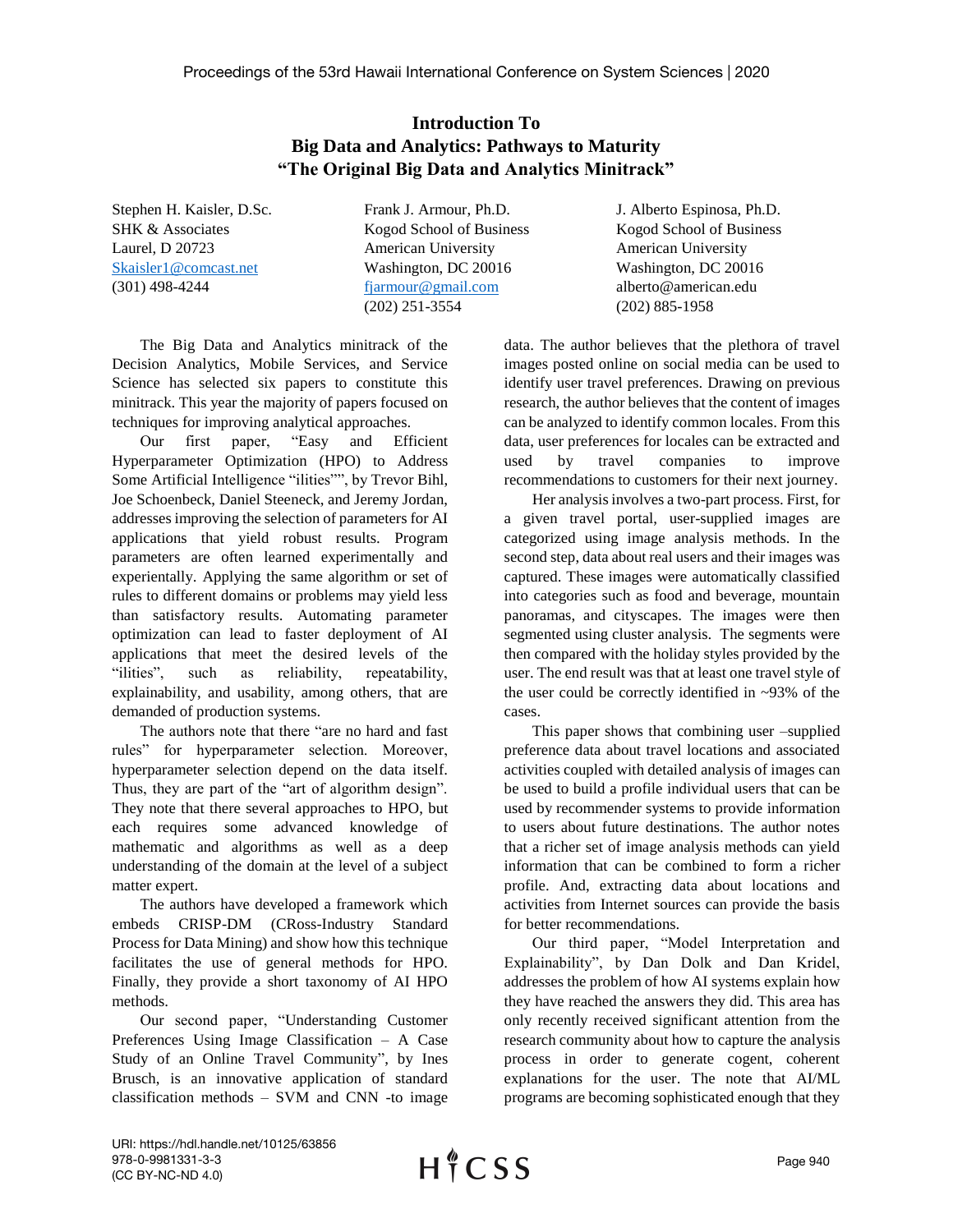may "soon outstrip human ability to understand and manage their results". While we are skeptical of this observation, it is essential to begin improving the explanatory capability of AI/ML programs in order to explain to decision makers what the programs have derived in the way of results.

The authors examine several analytical methods and several explanatory techniques. They applied several standard models to a dataset of 20,000 observations. They then used the explainability techniques (SKLEARN, GAM, SHAP and LIME) the predictions of each of the analytical methods and the output of the models.

In the author's sense, given the analytical techniques were making binary decisions regarding loan applications, they determined which features had the greatest impact given the expected predictions. They rightly note that complex explanatory techniques are in nascent stage. Their major contribution is to identify a discontinuity between static and dynamic explainability models. Further, they note that the explainability techniques themselves need to be explained to end users as well.

Our fourth paper, entitled "A New Metric for Lumpy and Intermittent Demand Forecasts: Stockkeeping-oriented Prediction Error Costs", by Dominik Martin, Phillipp Spitzer, and Niklas Kuhl, presents a new metric for assessing the accuracy of predictive results from a model. As the authors note, "there is no overall best performance metric" which can be applied to any forecasting problem. In particular, traditional measures fail spectacularly when dealing with intermittent demands.

Internittent demand is often characterized by lumpy intervals often having large fluctuations in the actual demand. As a result, algorithms expecting a relatively smooth event sequences and/or time series often lead to misleading results. The authors propose a new metric which measures the cost of the difference between actual and predicted values. A perfect prediction should yield a metric value of zero. The greater the deviation the greater the cost. The proposed metric - *Stock-keeping-oriented Prediction Error Costs (SPEC)*- calculates an error term for each time step of the forecast. SPEC calculates errors in both magnitude and time.

Using both simulated and real data, the authors evaluated the performance of SPEC. They demonstrated that SPEC generates both reliable and valid results compared to other metrics. As a result, given historical data and forecast data, SPEC can assess how good the predicted data are given valid historical data. By tweaking the alpha parameters, SPEC can forecast an overall cost out to he forecast horizon. This provides organizations with one mechanism for attempting to tune demand given a set of resources.

Our fifth paper, entitled "Exploring Critical Success Factors in Agile Analytics Projects", by Mikhail Tsoy and D. Sandy Staples, examines critical success factors in agile analytics projects. This area has not been extensively studied. The authors add ten new factors to the success factors proposed by Chow and Cao [1]. Their success factors were proposed over ten years ago when agile analytics was relatively immature. Now that agile analytics has entered an early mature phase, revisiting success factors can shed new light on how to evaluate analytics.

Through a literature survey, the authors identified additional factors to be considered from other projects because, as they noted, no papers directly addressed analytics projects. The organized the combined set of success factors into twelve attributes. The authors selected two projects for study – one reasonably successful and one not very successful. Through interviews, they gathered data for analysis. The bulk of the paper presents their analysis of the two projects according to these attributes and their findings.

The successful project had many of these attributes at a very strong level, while the unsuccessful project did not have many of these attributes. The two projects served to demonstrate that the revised attributes incorporating the success factors are essential to a successful analytics project. These results provide guidance to project managers undertaking agile analytics project about aspects of the project to focus on to help in successful execution.

One paper was withdrawn. The co-chairs encourages the authors to resubmit for HICSS-54 in 2021.

The co-chairs believe that several of these papers yield innovative results that, further developed and applied to larger data sets, will provide the basis for tools to assist organizations in managing their business operations. We note that the transition from research to viable tools that can be used on a periodic basis for assessing business operations often a difficult one and make take considerable time from when the research is first reported to the availability of viable tools. We continue to encourage this type of research as well as case studies and practical applications in order to further the methods, tools, and techniques available to organizational managers.